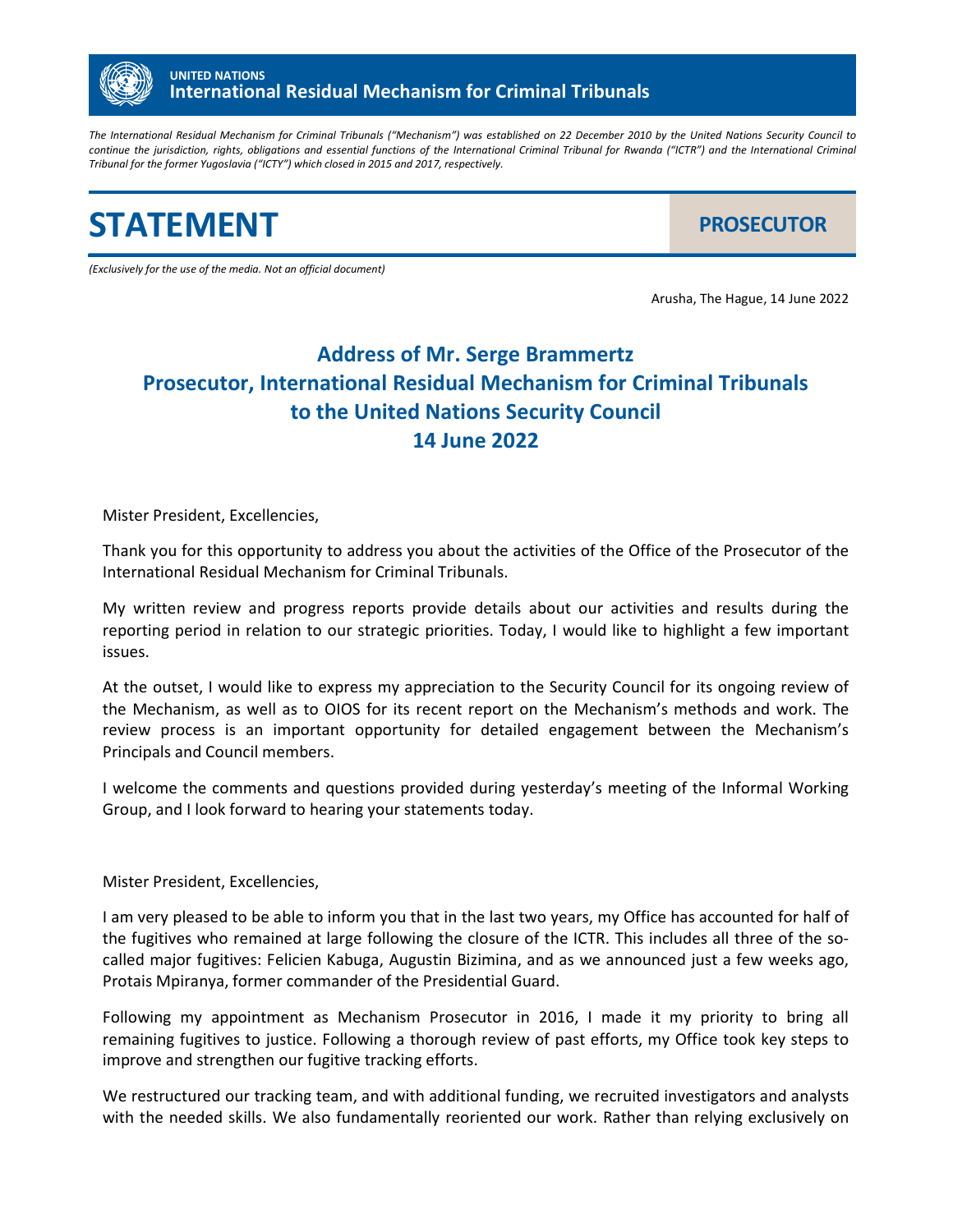

human sources, we combined in-depth investigations with advanced analytical techniques, including of complex telecommunication, financial and network data.

The results we have achieved matter.

For the victims of the 1994 Genocide against the Tutsi, it is intolerable that those indicted for horrific crimes remain unaccounted for. While nothing can erase the victims' pain, we hope they feel satisfied that the hunt for fugitives continues.

For the Security Council and international community, successes like these demonstrate again the strength of your commitment to the victims, and your determination to achieve justice, despite the passage of time.

And for the Mechanism and my Office, we have moved closer to bringing this important mandate to completion.

There are now only four fugitives remaining, including our top priority, Fulgence Kayishema.

In this regard, I can report that after several challenging years, progress is now being made with the Republic of South Africa. Thanks to the support of the President of South Africa and his Cabinet, an Operational Task Team was recently established to assist my Office. Our teams held productive discussions in Pretoria just three weeks ago, and my Office has submitted its first set of taskings.

We are confident that with the full and effective cooperation of South Africa, Kayishema's flight from justice will soon be brought to an end. Our goal is to account for all four outstanding fugitives by the time the Security Council next reviews the Mechanism's work.

Mister President, Excellencies,

We are also continuing our efforts to complete our remaining trials and appeals.

In the *Kabuga* case, my Office is ready for the trial to start.

We have also undertaken significant efforts to ensure that the trial can be completed swiftly. We have submitted the evidence of most of our witnesses in writing, which should substantially reduce the incourt time required to present our case, and ultimately the length of the trial.

My Office further continues to litigate our ongoing appeals. In *Fatuma et al.*, we look forward to the announcement of the judgment at the end of the month. In *Stanišić and Simatović*, we completed our written arguments earlier this year, and are now preparing for oral arguments.

My Office remains committed to achieving justice for the victims in Rwanda and the former Yugoslavia while taking all measures within our responsibility to complete these final cases as soon as possible.

Mister President, Excellencies,

Recognizing that national courts are continuing the work of the ICTR and ICTY, the Security Council mandated my Office to respond to requests for assistance from domestic investigators and prosecutors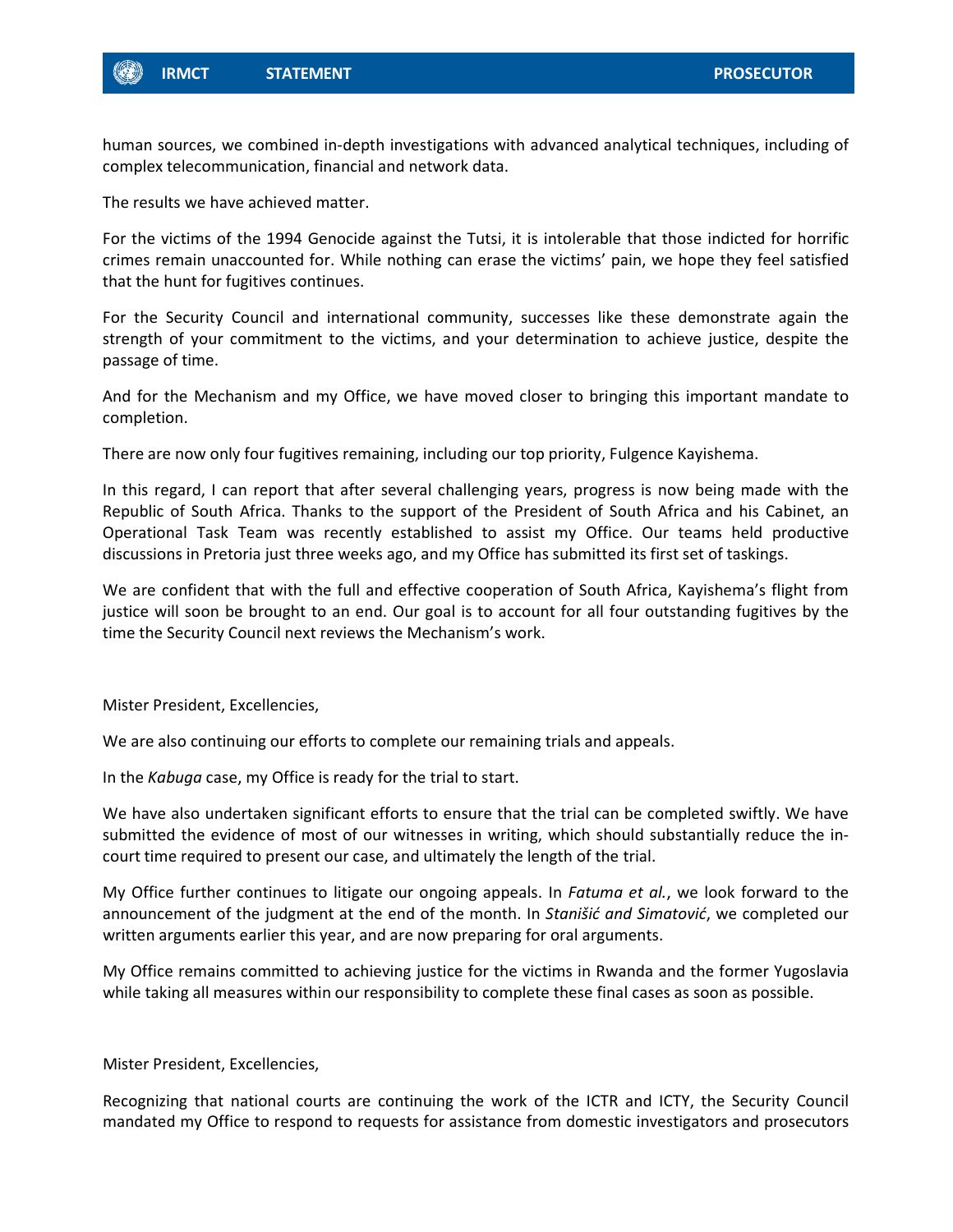

around the world. Accordingly, assisting national jurisdictions prosecuting international crimes committed in the former Yugoslavia and Rwanda continues to be a priority.

As my Office moves closer to completing our last cases and accounting for the final fugitives, it is important to remind ourselves that there remain thousands of cases that still need to be completed in national courts.

The Prosecutor General of Rwanda is still seeking to prosecute more than one thousand fugitives indicted for genocide.

In Bosnia and Herzegovina, Croatia and Serbia, there are still more than three thousand suspected perpetrators of war crimes, crimes against humanity and genocide to be investigated and prosecuted.

My Office's assistance is essential to completing this work. Our evidence collection contains more than eleven million pages of testimony, reports and records that national prosecutors need. Our staff have expert knowledge of the crimes and the perpetrators.

This is reflected in the numbers of requests for assistance we receive each year. In 2013, we received approximately 100 requests for assistance. In each of the last two years, we received nearly 400. Recent requests are also of greater complexity and significance. In light of the large number of cases still to be completed and national war crimes strategies, we anticipate these trends will continue for a number of years to come.

Yet despite the support we are providing, national prosecutors still face other critical challenges.

In the former Yugoslavia, the most significant issue remains regional judicial cooperation.

Recently, my Office has facilitated a number of positive developments between Bosnia and Herzegovina and Serbia. The respective chief prosecutors continue to exchange evidence and case files to ensure greater accountability.

Unfortunately, both countries are experiencing severe difficulties obtaining cooperation from Croatia. As my written report details, the Croatian Government is taking political decisions to block the justice process. For example, prosecutors in Bosnia and Herzegovina are waiting for cooperation in more than eighty cases, some of which have been pending for seven years.

A decade ago, Croatia was at the forefront of efforts to improve regional judicial cooperation in war crimes cases. Today, there is a widespread impression that in Croatia there is the will to pursue justice for Croatian victims but not for victims of other ethnicities.

There is a simple step Croatia can take to start changing that view: send all pending requests for assistance currently blocked by the Ministry of Justice to relevant judicial authorities, and encourage them to urgently process those requests.

I also urge the countries of the former Yugoslavia to put their political differences aside and significantly increase their cooperation in the search for missing persons. This is a humanitarian imperative.

With respect to Rwanda, my Office has regularly noted that more efforts are needed to ensure accountability for *génocidaires* who have fled to other countries, particularly in Europe and Africa. Prosecutors in these countries are well-aware that Rwandan nationals suspected of genocide are living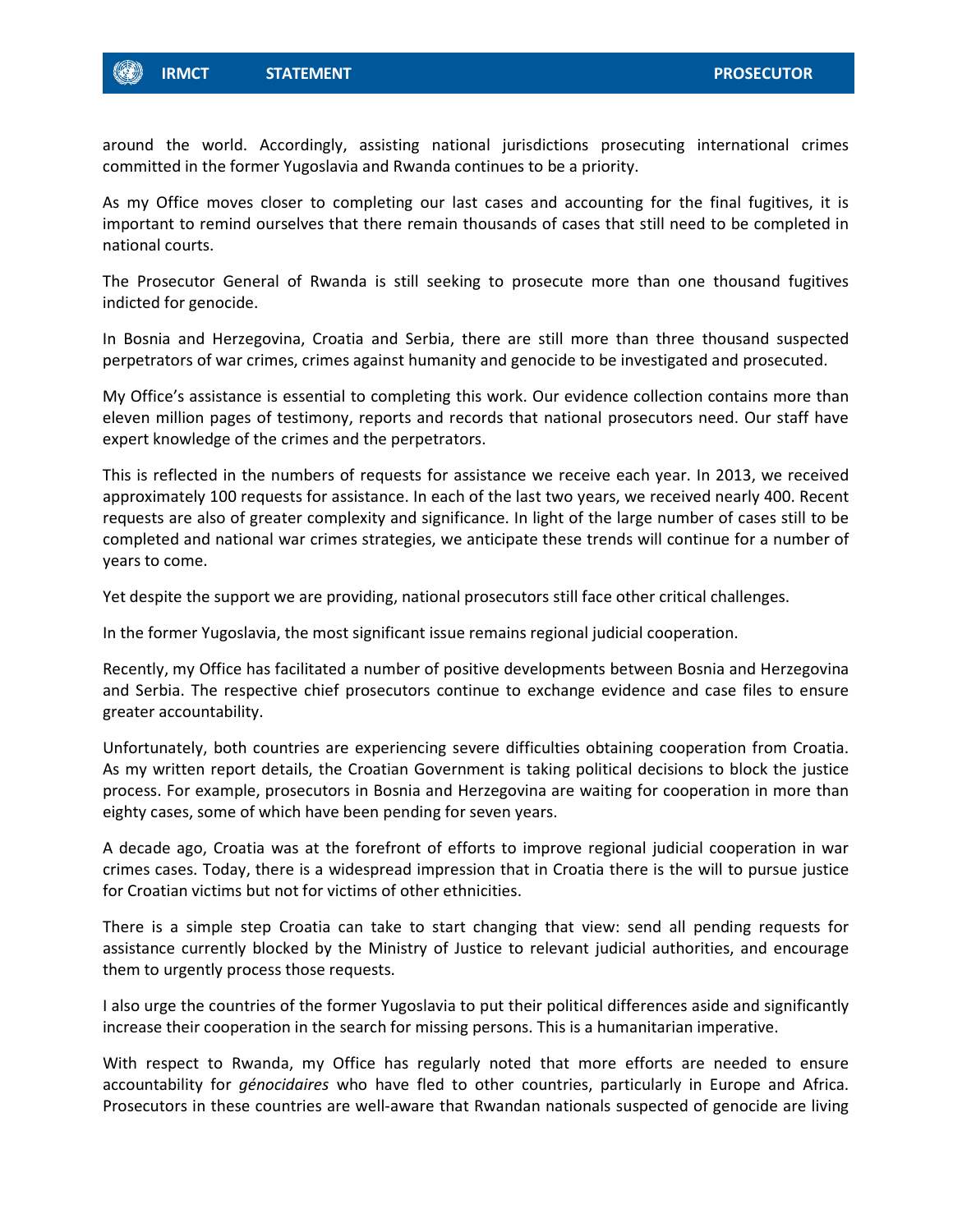

in their countries. The challenge is fundamentally about priorities and resources, and sometimes a lack of political will.

While it is of course understandable that governments direct police and prosecutors to focus on crimes being committed today, that cannot be an excuse for failing to investigate and punish crimes of genocide committed in Rwanda two decades ago. Our commitment to ending impunity and ensuring accountability for international crimes must be truly universal.

My Office will continue to work with our national partners to respond to their requests for assistance and overcome challenges that they face. The victims of the 1994 Genocide against the Tutsi in Rwanda and the crimes committed during the conflicts in the former Yugoslavia continue to look to my Office and the Security Council for support.

More broadly, in relation to both Rwanda and the countries of the former Yugoslavia, genocide denial and the glorification of war criminals continue to persist. There can be no tolerance for such behavior, which insults the victims and lays the seeds for future conflict.

Mister President, Excellencies,

In relation to the ongoing review process and the report of OIOS, my Office is grateful that our commitment to realizing the Council's vision of the Mechanism as a "small, temporary and efficient" structure continues to be recognized.

OIOS found that my Office took steps during the review period that "reflected a focus on operationalizing the Security Council's mandate." OIOS further noted noting that even with "skeletal staff numbers", the Office of the Prosecutor flexibly reconfigured operations as necessary to deliver results and redeployed resources to where they were most required.

OIOS concluded that my Office had implemented its recommendation that we support and strengthen staff morale, a particular challenge in a downsizing institution. In this regard, OIOS found that "as the office has downsized, the smaller team benefited from management's efforts to promote a more positive work environment."

With respect to our results, my Office is pleased that during the review period, important steps were taken to deliver on our mandate. We secured convictions in three important cases, the trials in *Stanišić and Simatović* and *Nzabonimpa et al*., as well as the *Mladić* appeal. As I noted previously, in the last two years we accounted for half of the remaining fugitives who remained at large following the closure of the ICTR.

These are meaningful results that delivered justice for the victims while also bringing these residual functions closer to completion.

As we look ahead, my Office will continue to employ the methods and practices that have established a proven track record of success in recent years.